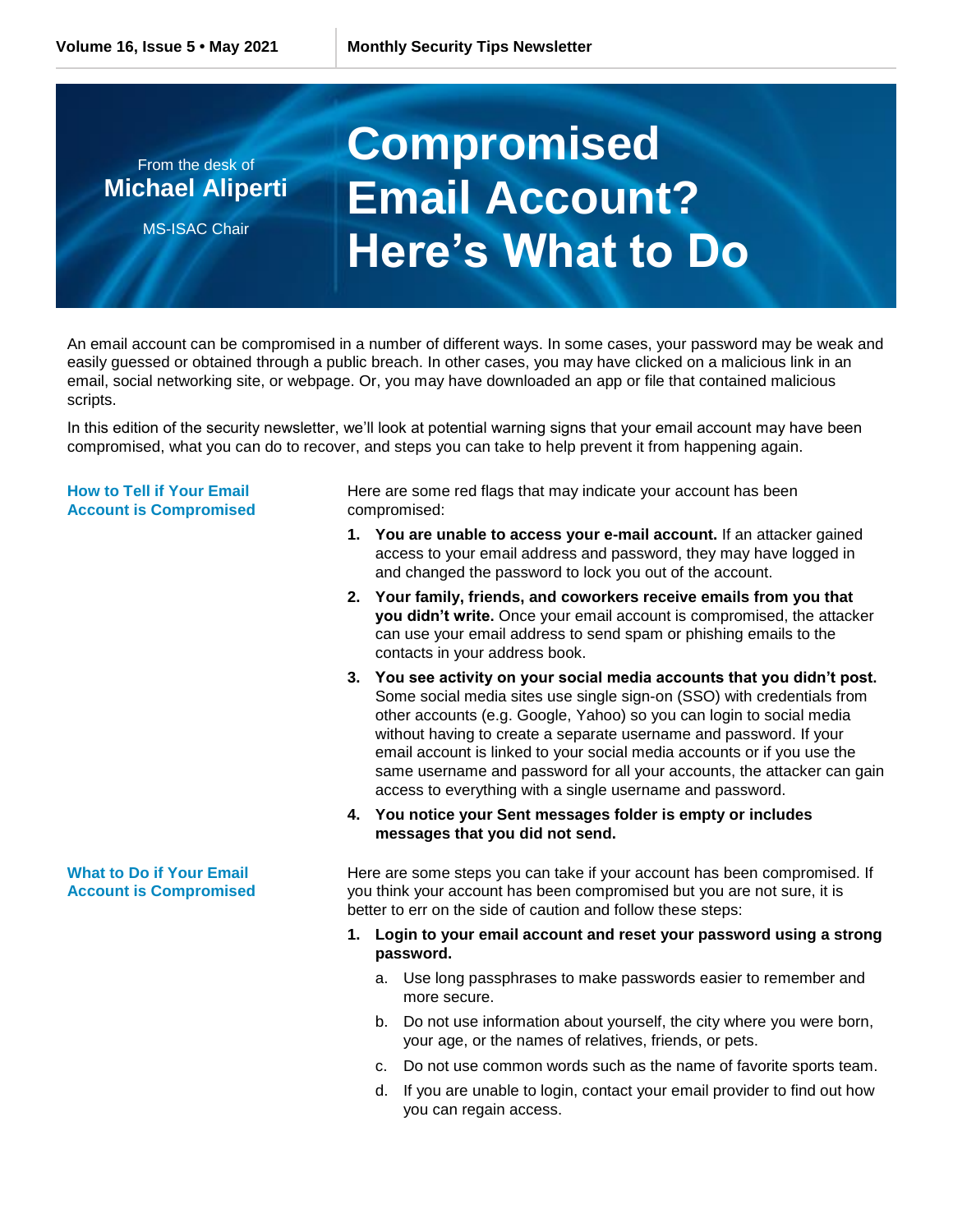- **2. End / sign out of all sessions on all devices.** Even after you change your password, if the attacker has an active session, they may be able to continue to send emails from your account.
- **3. Reset any additional accounts that the attacker may have gained access to.** These may include financial institutions, shopping sites, and social media sites. There may be references to these accounts in your email. Remember to use unique passwords for each and every account. If not, if one account gets compromised, they all become compromised.
- **4. Enable Multi-Factor Authentication (MFA) on your e-mail account.** This provides an additional layer of protection to login to your email account. It requires a code from a text message, phone call, or authenticator app to further verify access. Visit [STOP.THINK.CONNECT](https://stopthinkconnect.org/campaigns/lock-down-your-login) to learn how to activate MFA.
- **5. Review and change your security questions.** If your email account was compromised from a device or location not matching your normal usage, it's possible a malicious individual was able to answer your security questions.
- **6. Review your mailbox for any rules that you have not previously created.** These rules can include message forwarding, deletion, or running unwanted applications.
- **7. Review outgoing messages and retract any malicious outgoing messages.** In most cases, the attacker will not leave traces of any outgoing messages, but this should still be checked.
- **8. Contact the people in your email address book and let them know that your email was compromised.** Remind them to delete any emails from you during the time your account was compromised to prevent them from becoming the next victim.
- **9. Verify if there is private or personally identifiable information in your e-mail that could be used maliciously.**
- **10. Establish a routine where you change your password periodically.** Consider changing your password on at least an annual basis (unless a breach requires it sooner).
- **11. Scan your computer for viruses and malware.** This is especially important if you are experiencing problematic signs like unfamiliar applications loaded on your device, your computer operating slowly, or problems shutting down.

Good security best practices and safe browsing habits can help prevent your email account from being compromised in the future:

- **1. Make sure your devices are patched with the latest updates, including antivirus.**
- **2. Set your security software, internet browser, and operating system to update automatically.** Or, establish a routine to do this manually on a frequent basis.
- **3. Use unique strong passwords for account access.**
- **4. Be wary of unexpected emails, especially when they contain links and/or attachments.**
- **5. Verify the sender's address.** If you don't recognize the address, don't reply.
- **6. If an email request from a known contact seems out of place, verify the request by calling the sender on the phone.**
- **7. Think twice before clicking a link.** Always hover before clicking to see the address of the web site you are attempting to visit.

**What Can I Do to Prevent an Email Account Compromise?**